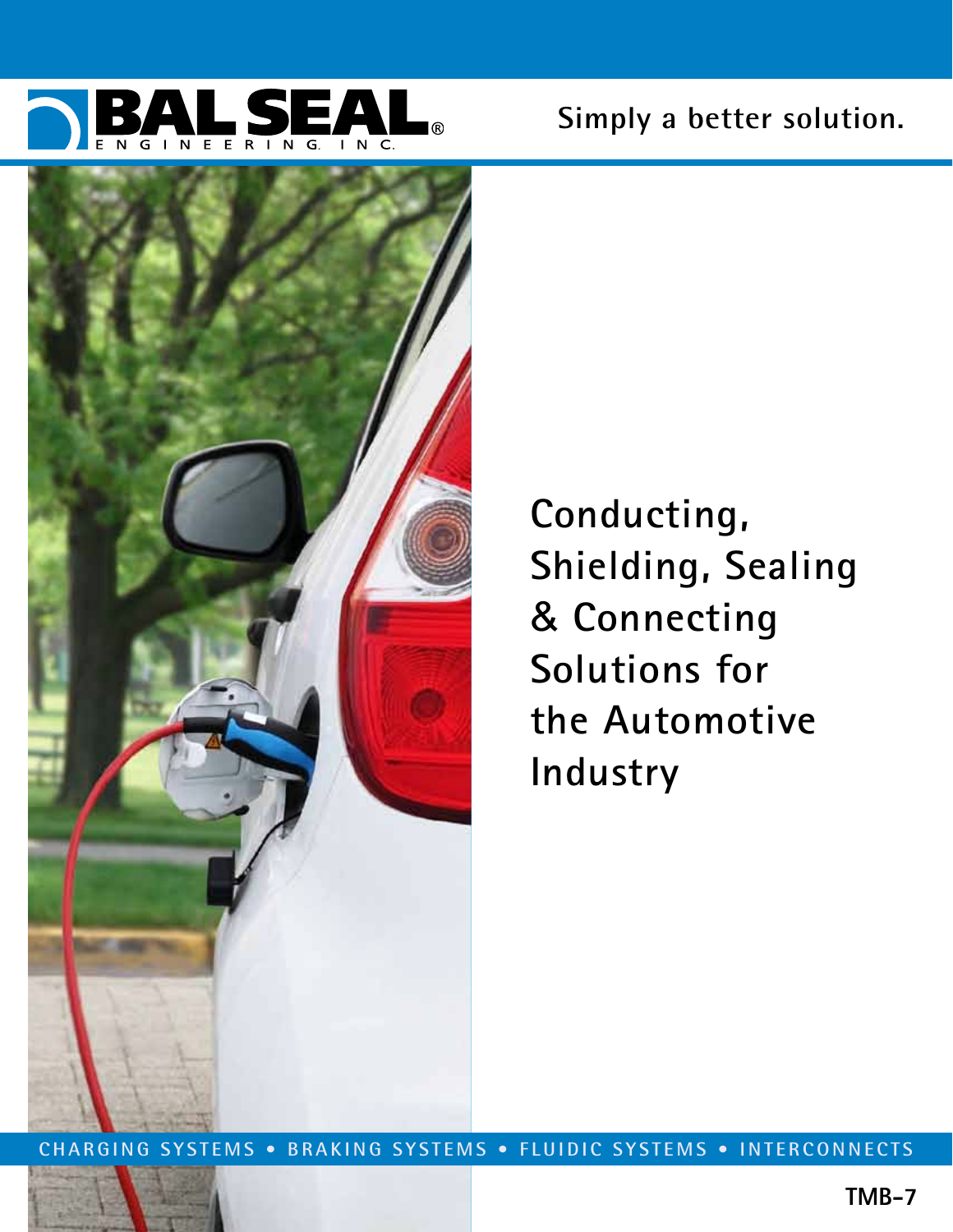# **Smart Solutions for Automotive Equipment**



When manufacturers of critical automotive equipment need solutions to the toughest conducting, shielding, sealing and connecting challenges, they turn to Bal Seal Engineering. For more than 50 years, our Canted Coil Spring and precision-engineered polymer sealing technologies have been improving the performance, safety and reliability of vehicles all over the world. We're more than just a component supplier - we're your *innovation* 

*partner*. With a vast application knowledge base, **ISO/TS 16949 certified** processes and advanced manufacturing capabilities, we can help you develop standard-setting breakthroughs that give you a competitive edge.

### **Technology at the Core: The Bal Seal Canted Coil Spring®**

The Bal Seal Canted Coil spring is a simple, unique technology that serves as a versatile connector for today's demanding electric and hybrid automotive applications. The spring has a unique force vs. deflection curve (fig. 1), and provides nearly constant force across the working deflection, as compared to typical spring technologies where  $F = -kx$  (Hooke's Law). This makes it possible to precisely engineer spring force to meet specific application requirements.

Our Canted Coil Springs have independent coils, which provide maximum contact points for optimal current carrying capability in electrical and/ or EMI shielding applications (fig. 2). The Canted Coil Spring design is robust enough to withstand thousands of insertion and removal cycles while maintaining optimal performance characteristics. The spring's quick connect/disconnect capability can also provide a time saving solution to connector requirements in the field or on the factory floor.

We can manufacture Canted Coil Springs to inside diameters as small as 0.41mm (.016"), and they can be easily configured to serve as a "tamperproof" connections.



**figure 1.**



**figure 2.**

#### **Improving Seal Performance**

We also employ the Canted Coil spring as an energizing component in our broad range of sealing solutions made from PTFE, filled PTFE and other polymers. In this capacity, the spring improves the performance and reliability of the seal by promoting more uniform wear and longer seal life.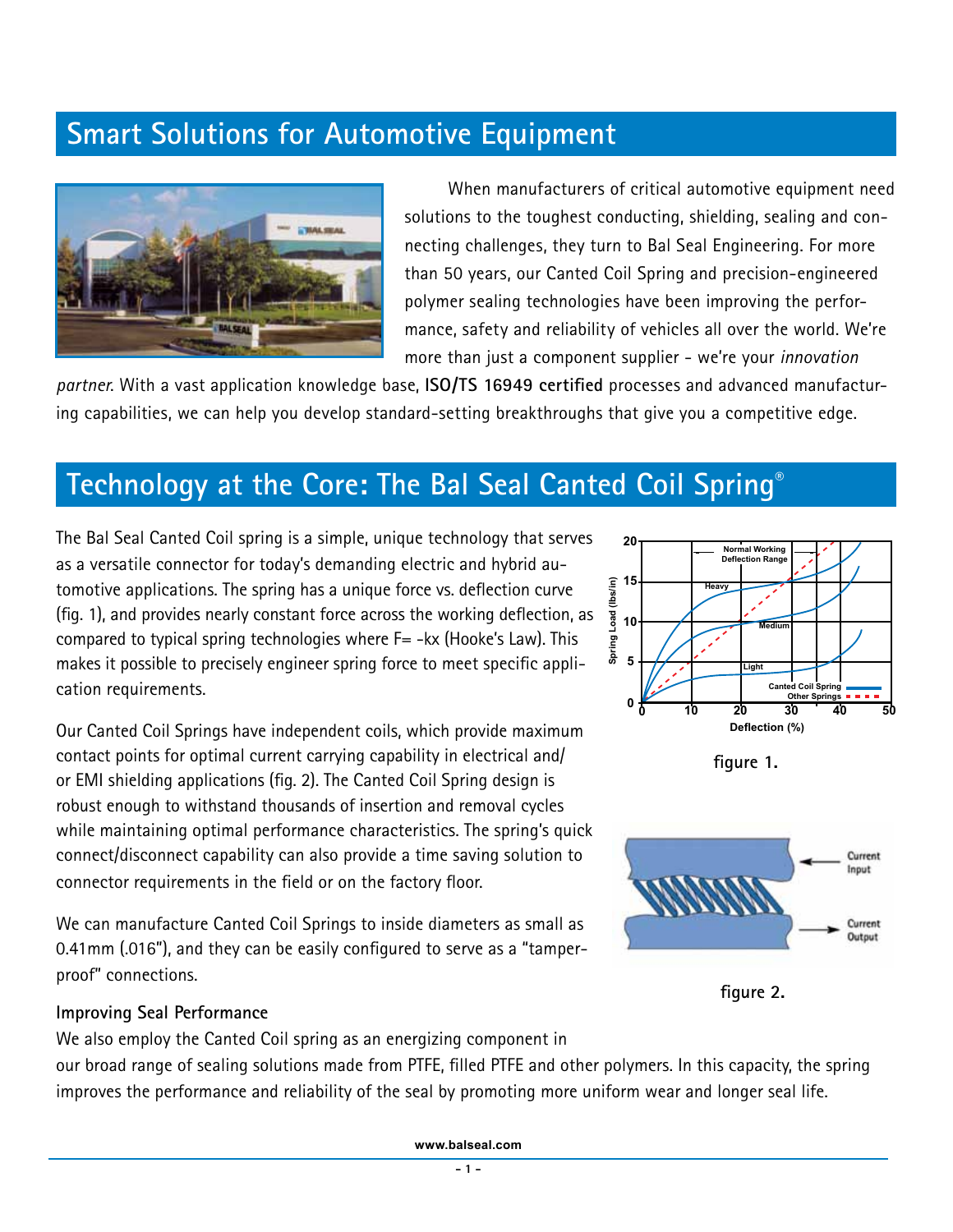# **Typical Automotive Applications**



# **Advantages of Bal Seal Canted Coil Springs®**

- Long term durability: high resistance to compression set provided by high deflection and resilience; suitable for service in shock, vibration and other demanding applications
- Fits small package requirements: available in small ring ID of 0.016" (0.41mm); width as small as 0.070" (1.778mm) (fig. 3)
- High current carrying capability: conductivity across the interface is preserved by highly conductive material, highly concentrated and stable forces, and multiple points of contact; capable of handling the high current carrying requirements of today's electric and hybrid systems



**figure 3.**

- High mating tolerances, compensation for alignment, and surface irregularities: spring contact force remains nearly constant over a wide range of working deflection
- Easy assembly and installation: canted coils allow for controlled insertion and removal force; spring can be easily stretched over keys and other features, and may also be self-retained in grooves
- Capable of meeting OEM requirements for EMI/RFI shielding

### **Bal Seal is certified to ISO/TS16949 standards.**

**www.balseal.com**